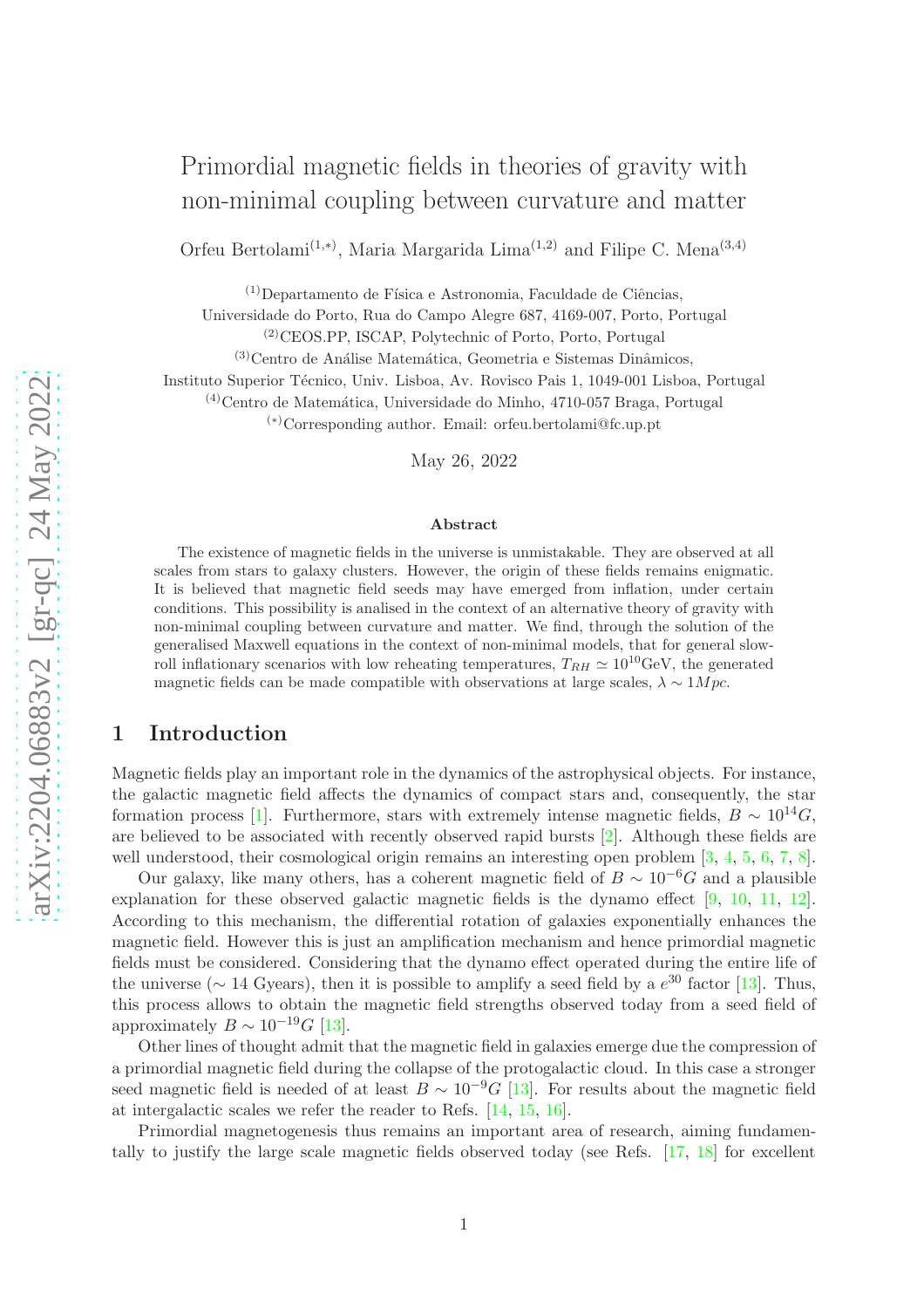reviews). In fact, many studies have examined the evolution of magnetic fields in the radiation, dust and inflationary eras of the universe [\[17,](#page-10-10) [18\]](#page-10-11), as well as on the implications of magnetic fields in the evolution of cosmological gravitational waves [\[19,](#page-10-12) [20\]](#page-10-13) and possible imprints on the cosmic microwave background [\[21\]](#page-10-14).

Regarding the possible early universe scenarios for the creation of primordial magnetic fields, it is believed that, under specific conditions, the inflation era is the most promising set up. In fact the inflationary scenario of accelerated expansion  $[22, 23, 24, 25]$  $[22, 23, 24, 25]$  $[22, 23, 24, 25]$  $[22, 23, 24, 25]$  $[22, 23, 24, 25]$  $[22, 23, 24, 25]$  is still the current cosmological paradigm to solve the problems of the standard Big Bang cosmology, such as the horizon and flatness problems. The ability of this model is broader as, through the produced quantum fluctuations, inflation can ensure that the electromagnetic field is excited and the local magnetic flux is increased. Furthermore, using a mechanism similar to superadiabatic amplification, long wavelength modes  $(\lambda \geq H^{-1})$ , where H is Hubble expansion rate) are increased during the inflation and reheating eras.

However, during the inflationary period the magnetic field intensity decreases as  $a^{-2}(t)$ , where  $a(t)$  is the scale factor of the flat Robertson-Walker metric. This is partly due to the conformal invariance of Maxwell's equations in General Relativity. Then, in order to create enduring magnetic fields during inflation in this context, the conformal symmetry of electromagnetism must be broken [\[13,](#page-10-6) [26,](#page-11-1) [27,](#page-11-2) [28,](#page-11-3) [29,](#page-11-4) [30,](#page-11-5) [31,](#page-11-6) [32\]](#page-11-7).

This problem has been studied not only in the context of General Relativity but also e.g. in the Poincaré gauge theory  $[33]$ , supergravity and string theory  $[34, 35]$  $[34, 35]$ , Gauss-Bonnet gravity [\[36\]](#page-11-11) and torsion theories of gravity [\[33\]](#page-11-8). See also section 6 of [\[17\]](#page-10-10) and references therein.

In this paper we will investigate whether an alternative theory of gravity with non-minimal coupling between curvature and matter, combined with inflation, can generate sizeable primordial magnetic fields. In this case, the breaking of the electromagnetic conformal invariance required for inflationary magnetogenesis arises naturally. In order to keep our calculations as general as possible we do not specify the scalar field potential driving inflation. We assume the slow-roll approximation though and the usual reheating phase at the end of inflation. We then calculate the ratio  $r$  of the energy density in the magnetic field over the energy density in the background radiation fluid and compare our results with the known r-estimates needed to comply with the observational data. Interestingly, we find that the generated magnetic fields in this theory can be made compatible with the observations.

This paper is organized in the following manner: In Section [2](#page-1-0) we recall the main features of the theories of non-minimal coupling between curvature and matter. In Section [3](#page-5-0) we derive the generalised Maxwell equations in the context of the non-minimal coupling theories and analyze the evolution of the primordial magnetic field during inflation. Finally, we summarize our results in Section [4.](#page-9-6)

# <span id="page-1-0"></span>2 The non-minimal coupling model

Despite its mathematical beauty, several issues suggest that General Relativity (GR) is not the final theory of gravity [\[37,](#page-11-12) [38,](#page-11-13) [39\]](#page-11-14). Well motivated alternatives to GR include higher-order curvature terms, such as  $f(R)$  theories, as well as theories where matter and curvature are coupled non-minimally, as discussed next.

### 2.1 Non-minimal matter-curvature coupling theories

GR rests on a principle of minimal coupling between curvature and matter which implies the covariant conservation of the energy-momentum tensor. However, it is possible to generalize the coupling providing an extra force in the geodesic equation that can mimic the dark matter effect on galaxies [\[40\]](#page-11-15).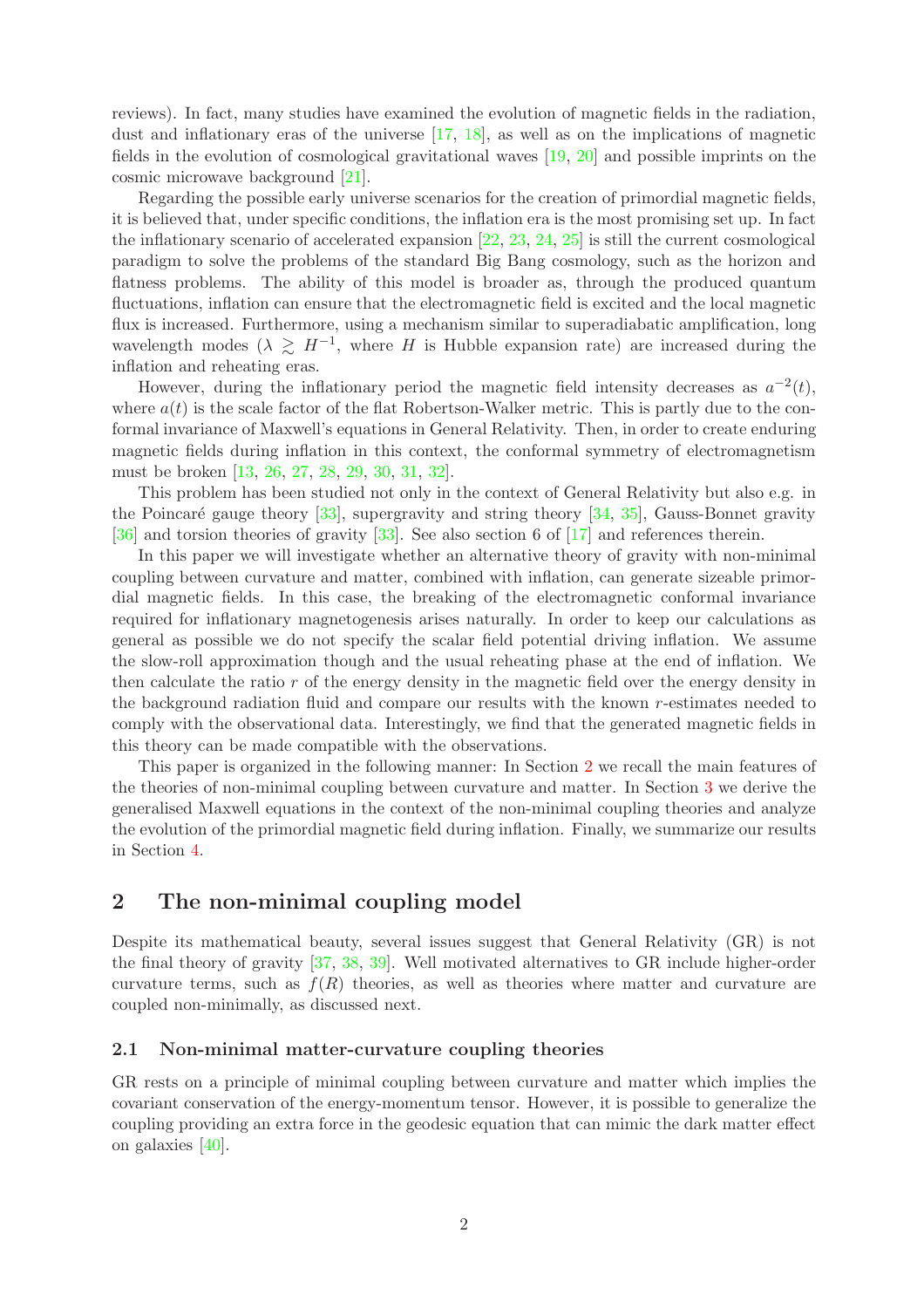The action functional for those non-minimal coupling models is [\[40\]](#page-11-15)

<span id="page-2-4"></span>
$$
S = \int \sqrt{-g} \left( \frac{1}{16\pi G} f_1(R) + f_2(R)\mathcal{L} \right) d^4 \mathbf{x},\tag{1}
$$

where  $f_1(R)$  and  $f_2(R)$  are sufficiently smooth arbitrary functions of the Ricci curvature scalar R, whereas g is the determinant of the 4-dimensional spacetime metric  $g_{\mu\nu}$  and  $\mathcal L$  a Lagrangian. Varying the action with respect to the metric, we obtain the field equations:

<span id="page-2-0"></span>
$$
(F_1(R) + 16\pi GF_2(R)\mathcal{L})G_{\mu\nu} = 8\pi Gf_2(R)T_{\mu\nu} + \Delta_{\mu\nu}(F_1(R) + 16\pi GF_2(R)\mathcal{L}) + \frac{1}{2}g_{\mu\nu}(f_1(R) - (F_1(R) + 16\pi GF_2(R)\mathcal{L})R), \tag{2}
$$

where  $F_i(R) = \frac{df_i(R)}{dR}$ ,  $i \in \{1, 2\}$ ,  $\Delta_{\mu\nu} = \nabla_{\mu} \nabla_{\nu} - g_{\mu\nu} \square$ ,  $\square = \nabla_{\mu} \nabla^{\mu}$  and  $T_{\mu\nu} = \frac{-2}{\sqrt{-g}}$  $\frac{\delta(\sqrt{-g}\mathcal{L})}{\delta g^{\mu\nu}}$ . GR is recovered for  $f_1(R) = R$  and  $f_2(R) = 1$  as Eq. [\(2\)](#page-2-0) reduces then to Einstein's field equations.

The trace of Eq. [\(2\)](#page-2-0) is given by

$$
(F_1(R) + 16\pi GF_2(R)\mathcal{L})R - 2f_1(R) = 8\pi Gf_2(R)T - 3\Box(F_1(R) + 16\pi GF_2(R)\mathcal{L}),\tag{3}
$$

where  $T = g^{\mu\nu}T_{\mu\nu}$ . Applying the contracted covariant derivative in Eq. [\(2\)](#page-2-0) and using the contracted Bianchi identities, we obtain the relation

<span id="page-2-1"></span>
$$
\nabla_{\mu}T^{\mu\nu} = \frac{F_2(R)}{f_2(R)} (\mathcal{L}g^{\mu\nu} - T^{\mu\nu}) \nabla_{\mu}R. \tag{4}
$$

Thus, in general, the energy-momentum tensor is not covariantly conserved. It is easily observed that in the GR limit the previous equation becomes the usual conservation equation. From Eq. [\(4\)](#page-2-1), results that an extra force,  $f^{\mu}$ , appears in the geodesic equation e.g. of a perfect fluid [\[40\]](#page-11-15):

$$
f^{\mu} = \frac{1}{\rho + p} \left( \frac{F_2(R)}{f_2(R)} (\mathcal{L} - p) \nabla_{\nu} R + \nabla_{\nu} p \right) h^{\mu \nu}, \tag{5}
$$

where  $h^{\mu\nu} = g^{\mu\nu} - u^{\mu}u^{\nu}$  is the projection operator with respect to the 4-velocity **u** of the fluid with energy density  $\rho$  and pressure  $p$ .

### 2.2 Inflation in non-minimal coupling theories

For the purpose of considering the generation of primordial magnetic fields during inflation in the context of the non-minimally coupled curvature-matter theories of gravity, we describe some general features of this mechanism (see also  $|41|$ ).

Inflation is driven by a scalar field, the inflaton, whose Lagrangian density is given by:

<span id="page-2-2"></span>
$$
\mathcal{L}_{\phi} = -\frac{1}{2} \partial_{\mu} \phi \partial^{\mu} \phi - V(\phi), \tag{6}
$$

where  $V(\phi)$  is the potential of the inflaton.

We recall that during inflation the potential energy of the scalar field dominates the spacetime dynamics leading to an accelerated expansion. So, if there is a region of the universe where the field is homogeneous and rolls down its potential slowly, we get an accelerated expansion that dilutes any energy gradient of the scalar field. Regarding studies about pre-inflationary homogeneization see e.g. Ref. [\[42\]](#page-11-17) and references therein.

For the geometry we consider a spatially homogeneous and isotropic universe described by the flat Robertson-Walker metric:

<span id="page-2-3"></span>
$$
ds^{2} = -dt^{2} + a^{2}(t)\left(dx^{2} + dy^{2} + dz^{2}\right).
$$
 (7)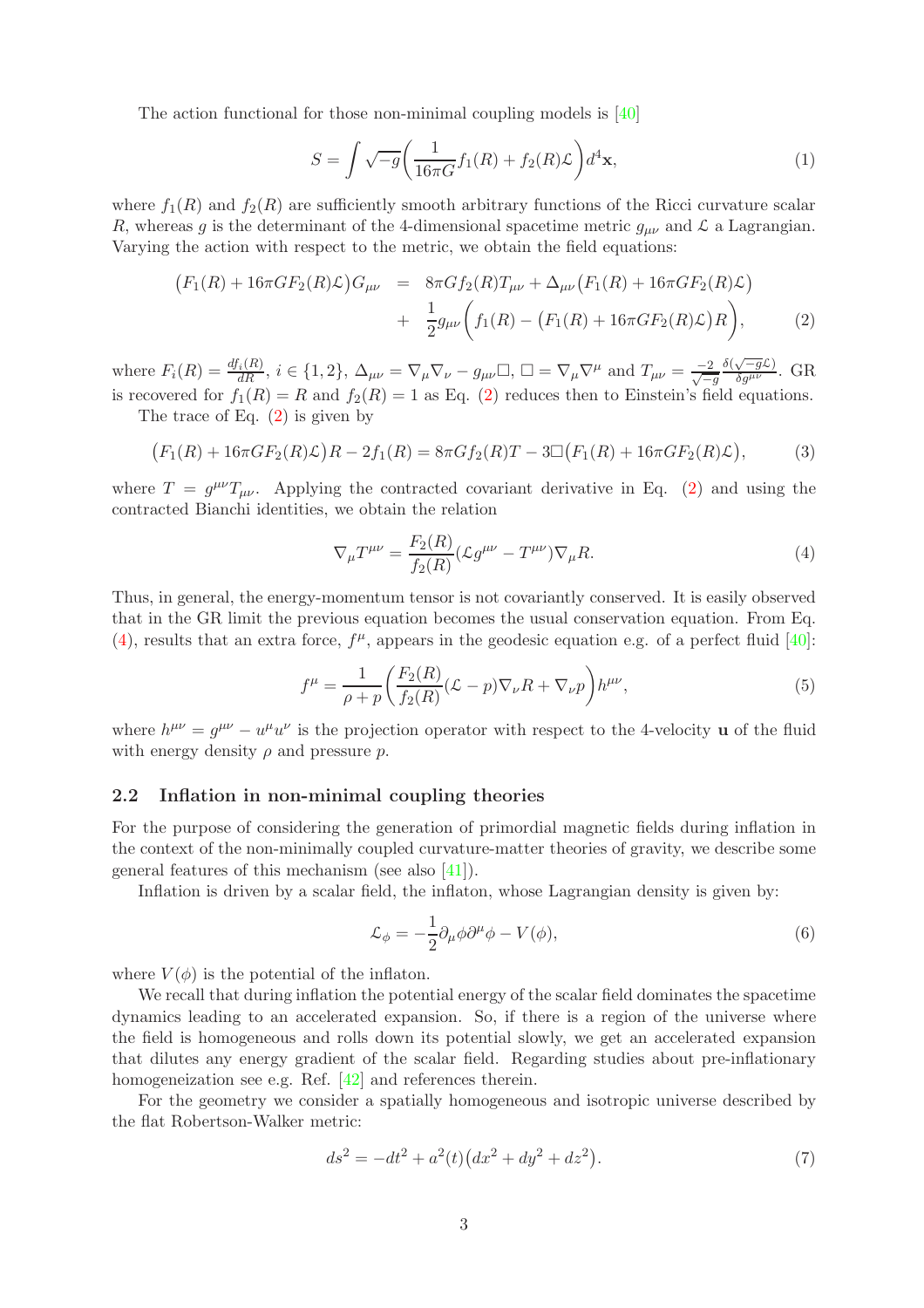Using the definition of the energy-momentum tensor with the Lagrangian density  $(6)$ , we get

$$
T_{\mu\nu} = \partial_{\mu}\phi\partial_{\nu}\phi - g_{\mu\nu}\left(\frac{1}{2}\partial_{\alpha}\phi\partial^{\alpha}\phi + V(\phi)\right)
$$
\n(8)

and making the usual identifications with the perfect fluid energy-momentum tensor, compatible with the metric  $(7)$ , one obtains the well-known expressions

<span id="page-3-0"></span>
$$
\rho_{\phi} = \frac{1}{2}\dot{\phi}^2 + V(\phi), \qquad p_{\phi} = \frac{1}{2}\dot{\phi}^2 - V(\phi)
$$
\n(9)

for the energy-density and pressure of the scalar field, where the dot denotes differentiation with respect to  $t$ .

In turn, the evolution equation of the inflaton in the context of non-minimal coupling theory is given by:

$$
\ddot{\phi} + 3H\dot{\phi} + \frac{dV(\phi)}{d\phi} = -\frac{F_2(R)}{f_2(R)}\dot{R}\dot{\phi},\tag{10}
$$

where  $H = \dot{a}/a$  is the Hubble function. So, comparing to GR, the non-minimal coupling between curvature and matter induces an additional friction term on the right-hand-side of the previous scalar field equation.

We recall that the inflationary period will last as long as the kinetic energy of the scalar field is negligible, that is, during the phase where the potential is flat. When the potential becomes steeper and the field moves faster, inflation will end. After that, the inflaton potential energy will be transferred to radiation and ordinary matter.

Consider then fluid matter with density  $\rho$  and pressure p. If we consider the time component of the non-conservation equation [\(4\)](#page-2-1), it is possible to find the relation:

$$
\dot{\rho} + 3H(\rho + p) = -\frac{F_2(R)}{f_2(R)}(\rho + p)\dot{R}.
$$
\n(11)

Similarly to the GR case, we can write a linear equation of state as  $p = w\rho$ , and in this case

$$
\frac{\dot{\rho}}{\rho} = -(1+w)\bigg(3\frac{\dot{a}}{a} + \frac{F_2(R)\dot{R}}{f_2(R)}\bigg). \tag{12}
$$

If  $w = -1$ , i.e. in the de Sitter era, the previous equation reduces to  $\rho = \rho_0 = const.$  as in GR.

If  $w \neq -1$ , we obtain

$$
\rho = \rho_i \left(\frac{a_i}{a}\right)^{3(1+w)} \left(\frac{f_2(R_i)}{f_2(R)}\right)^{1+w},\tag{13}
$$

where the index  $i$  denotes initial values. A sub-case of interest here is the case of a radiation fluid,  $w = 1/3$ , which gives

$$
\rho_{\gamma} = \rho_i \left(\frac{a_i}{a}\right)^4 \left(\frac{f_2(R_i)}{f_2(R)}\right)^{\frac{4}{3}}.
$$
\n(14)

The time-time component of Eq. [\(2\)](#page-2-0) corresponds to the modified Friedmann equation that takes the form  $[41, 43]$  $[41, 43]$ :

<span id="page-3-1"></span>
$$
H^{2} = \frac{1}{6(F_{1}(R) + 16\pi GF_{2}(R)\mathcal{L}_{\phi})} \left( 16\pi G\rho_{\phi}f_{2}(R) - 6H\frac{\partial}{\partial t}(F_{1}(R) + 16\pi GF_{2}(R)\mathcal{L}_{\phi}) - f_{1}(R) + (F_{1}(R) + 16\pi GF_{2}(R)\mathcal{L}_{\phi})R \right).
$$
\n(15)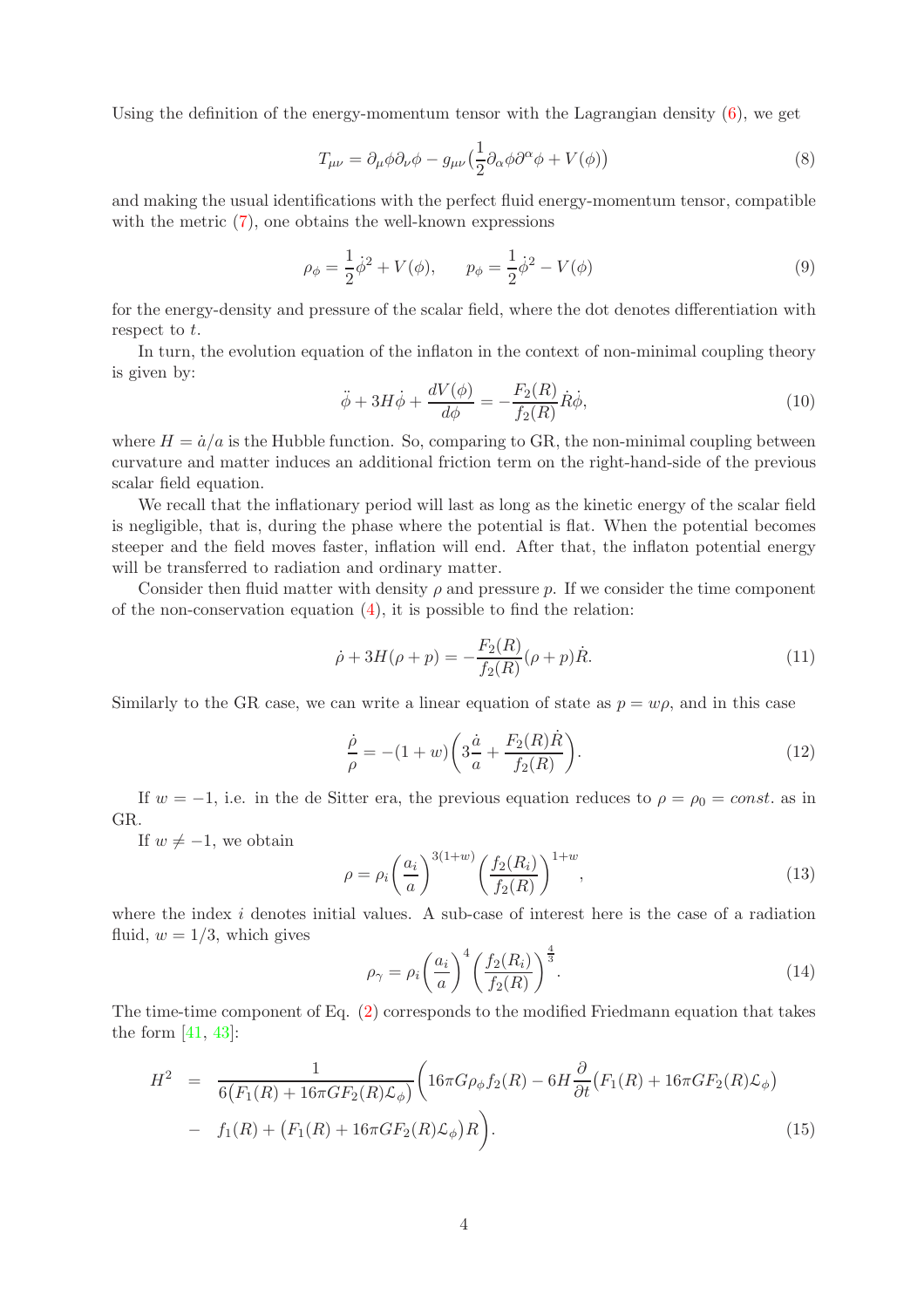In turn, we can write the modified Raychaudhuri equation, using Eq. [\(2\)](#page-2-0), as

$$
(F_1 + 16\pi G F_2 \mathcal{L}_{\phi})(2\frac{\ddot{a}}{a} + H^2) = -8\pi G p_{\phi} f_2 - \frac{d^2}{dt^2} (F_1 + 16\pi G F_2 \mathcal{L}_{\phi})
$$
  
- 
$$
3H \frac{d}{dt} (F_1 + 16\pi G F_2 \mathcal{L}_{\phi}) - \frac{1}{2} \left( f_1 - (F_1 + 16\pi G F_2 \mathcal{L}_{\phi}) R \right).
$$

In this scenario, in order for inflation to take place, the inflaton field must mimic a cosmological constant. In that case, the kinetic energy is negligible when compared to the potential energy and one has  $p_{\phi} \simeq -\rho_{\phi}$ . Then, using Eqs. [\(9\)](#page-3-0), the well-known slow-roll conditions are required:

$$
\frac{1}{2}\dot{\phi}^2 \ll V(\phi) \quad \text{and} \quad \ddot{\phi} \ll 3H\dot{\phi} \tag{16}
$$

and ensure that the inflaton's motion is sufficiently damped to allow for the accelerated expansion of the universe.

Taking into account the above conditions, then the time-time and space-space components of Eq. [\(2\)](#page-2-0) can be written respectively as:

$$
f_2(R)\rho_{\phi} = 3(FH^2 + H\dot{F}) + \frac{1}{2}(8\pi G f_1(R) - RF)
$$
\n(17)

and

$$
f_2(R)p_\phi = -3(FH^2 + H\dot{F}) - \frac{1}{2}(8\pi Gf_1(R) - RF) - 2F\dot{H} - \ddot{F}
$$
\n(18)

where  $F = (8\pi G F_1(R) - 2F_2(R)\rho_{\phi})$ . From these relations and the slow-roll approximation, it follows that the time derivatives of the curvature scalar R and the matter density  $\rho$  vanish.

Similarly to [\[41\]](#page-11-16) let us consider that

<span id="page-4-0"></span>
$$
f_1(R) = R.\t\t(19)
$$

In this way we are isolating the effect of the non-minimal coupling between matter and curvature in order to understand its impact. Thus, it is possible to simplify the modified Friedmann equation [\(15\)](#page-3-1) in the slow-roll regime to get

$$
H^{2} = \left(\frac{8\pi G f_{2}(R)}{1 + 16\pi G \rho_{\phi} F_{2}(R)}\right) \frac{\rho_{\phi}}{3}.
$$
\n(20)

So, in this case, the modified Friedmann equation depends not only on the energy density of the inflaton (including the potential  $V(\phi)$ ) but also on the non-minimal coupling function  $f_2(R)$ considered.

### 2.3 Cubic model

On quite general grounds, the non-minimal coupling can be written as a linear combination of powers of the scalar curvature, that is

$$
f_2(R) = \sum_{n = -\infty}^{+\infty} a_n \left(\frac{R}{\overline{R}_n}\right)^n = \sum_{n = -\infty}^{+\infty} \Upsilon_n R^n,
$$
\n(21)

where  $a_0 = \Upsilon_0 = 1$  and  $a_n$  and  $\overline{R}_n$  are constants characteristic of the specific phase of the universe under consideration, and  $\mathcal{T}_n$  can be seen as a coupling constant that also depends on the phase.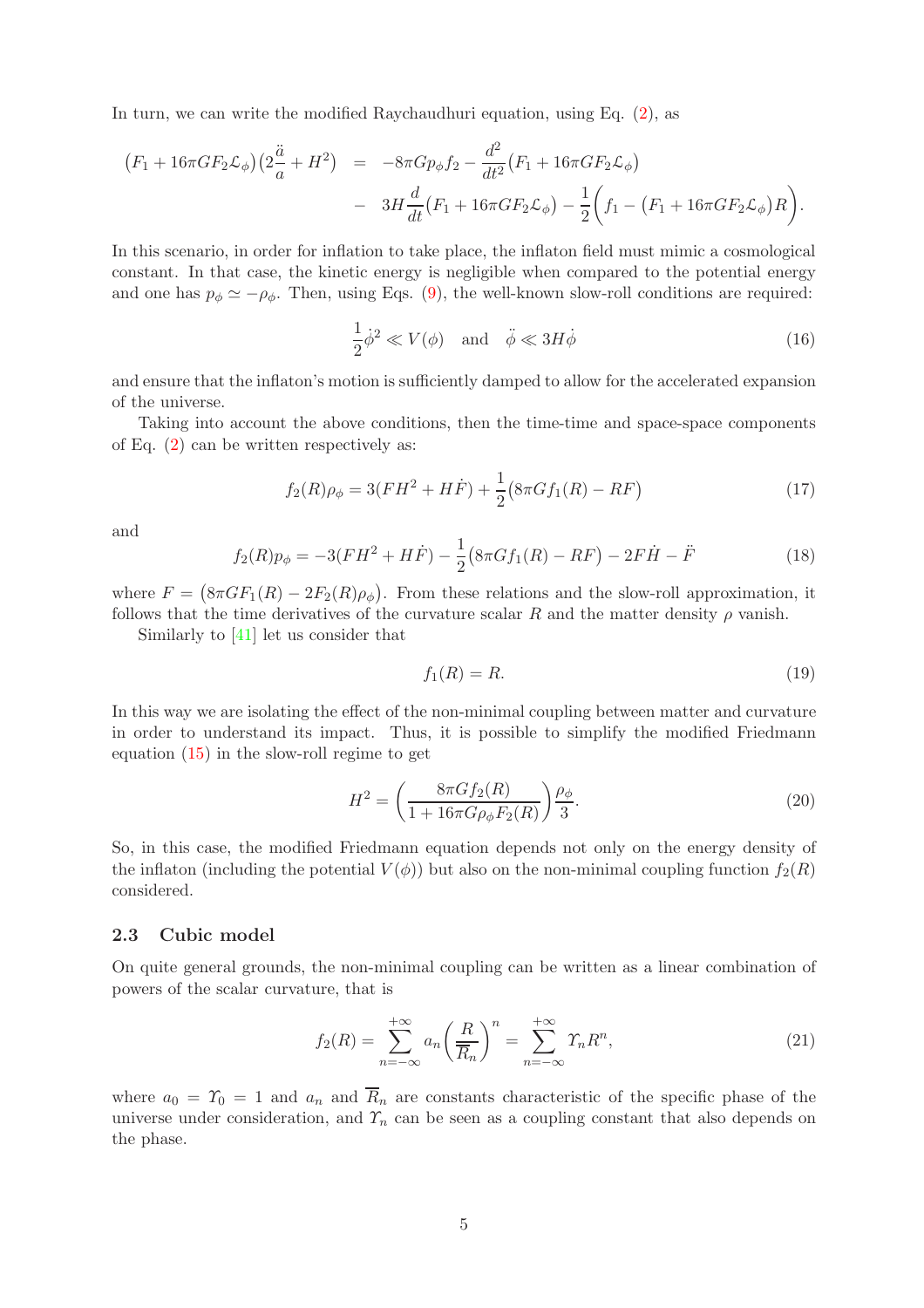As discussed in Ref. [\[41\]](#page-11-16), only powers of the curvature greater than quadratic lead to a non-trivial behaviour of the modified Friedmann equation. Thus, we choose:

<span id="page-5-1"></span>
$$
f_2(R) = 1 + \xi R^3,\tag{22}
$$

where  $\xi \geq 0$  parameterizes the deviation from GR. Given that

$$
R = 6\left(\frac{\ddot{a}}{a} + H^2\right),\tag{23}
$$

considering the slow-roll regime and using  $(20)$  together with Eq.  $(22)$ , we get

<span id="page-5-3"></span><span id="page-5-2"></span>
$$
R \simeq 12H^2. \tag{24}
$$

Replacing the previous result and the non-minimal coupling function [\(22\)](#page-5-1) in the modified Friedmann equation [\(20\)](#page-4-0) we obtain:

$$
H^{2}(\xi,\rho) = \frac{1}{12} \frac{\left(36\xi^{2}(8\pi G\rho)^{3} + \sqrt{6\xi^{3}(8\pi G\rho)^{3}(216\xi(8\pi G\rho)^{3}+1)}\right)^{\frac{2}{3}} - 8\pi G6^{\frac{1}{3}}\xi\rho}{8\pi G6^{\frac{2}{3}}\xi\rho\left(36\xi^{2}(8\pi G\rho)^{3} + \sqrt{6\xi^{3}(8\pi G\rho)^{3}(216\xi(8\pi G\rho)^{3}+1)}\right)^{\frac{1}{3}}}.
$$
(25)

If we consider an expansion around  $\xi = 0$ , thus accessing the deviation from the usual Friedmann equation, then

$$
H^{2}(\xi,\rho) = 8\pi G \frac{\rho}{3} - 32(8\pi G)^{4} \frac{\rho^{4}}{3}\xi + \mathcal{O}(\xi^{2}),
$$
\n(26)

where it is easy to check the GR limit  $H^2(0, \rho) = 8\pi G \rho/3$ .

In the de Sitter phase, it is possible to exactly solve the modified Friedmann equation [\(25\)](#page-5-2), since the density  $\rho = \rho_0$  is constant. So, the scale factor takes the form:

$$
a(t) = a_i e^{f(\xi)(t - t_0)},
$$
\n(27)

where  $f(\xi) = H(\xi, \rho_0)$ . If we expand the previous equation around  $\xi = 0$  we get

$$
f(\xi) = H_0 - 6^4 H_0^7 \xi + \mathcal{O}(\xi^2). \tag{28}
$$

where  $H_0 := H(0, \rho_0)$  corresponds to the GR value.

# <span id="page-5-0"></span>3 Primordial Magnetic field

This section contains our main results. We first derive the generalised Maxwell equations, in the context of our non-minimal coupling model, and obtain an explicit solution for the evolution of the magnetic field on a flat Robertson-Walker background. Then we estimate the variation of the magnetic field intensity during the inflationary era and confront our results with observational data.

### 3.1 Maxwell equations in the non-minimal coupling model

We will use the metric [\(7\)](#page-2-3) written in conformal time  $\tau$  as:

$$
ds^{2} = a^{2}(\tau)\left(-d\tau^{2} + dx^{2} + dy^{2} + dz^{2}\right),
$$
\n(29)

where  $dt = a d\tau$ .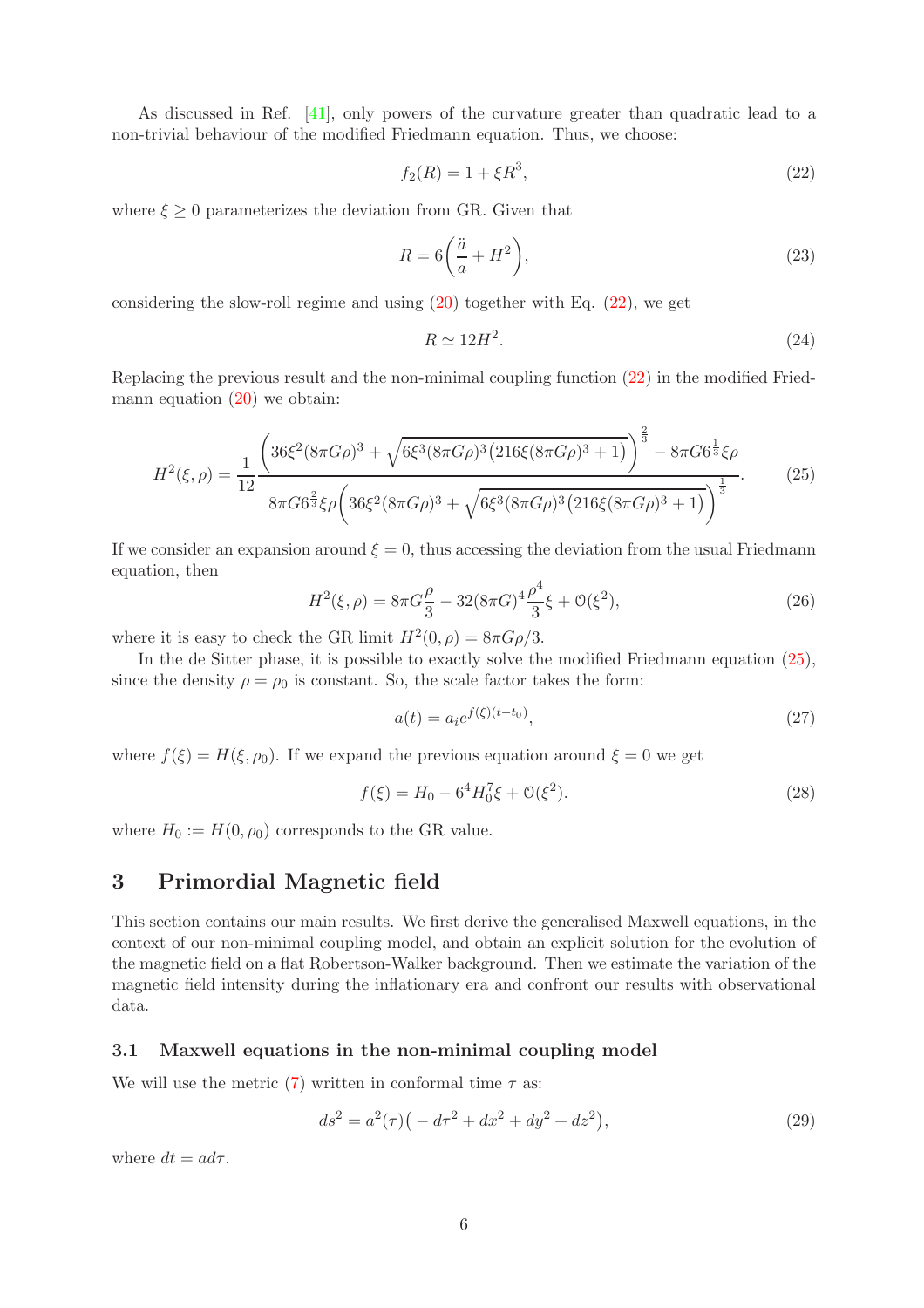Recall that the electromagnetic Lagrangian density in the absence of a current is

<span id="page-6-0"></span>
$$
\mathcal{L} = -\frac{1}{4} F_{\mu\nu} F^{\mu\nu},\qquad(30)
$$

where  $F^{\mu\nu}$  is the Faraday tensor, and that for the above metric

$$
F_{\mu\nu} = a^2 \begin{bmatrix} 0 & -E_x & -E_y & -E_z \\ E_x & 0 & B_z & -B_y \\ E_y & -B_z & 0 & B_x \\ E_z & B_y & -B_x & 0 \end{bmatrix},
$$
(31)

where  $E_j$  and  $B_j$  denote the components of the electric and magnetic fields.

The energy-momentum tensor of the electromagnetic field is given by:

$$
T_{\mu\nu} = F_{\mu\alpha} F_{\nu}^{\alpha} - \frac{1}{4} g_{\mu\nu} F_{\alpha\beta} F^{\alpha\beta}.
$$
\n(32)

In order to obtain the Maxwell equations, we consider the action [\(1\)](#page-2-4) with the Lagrangian density [\(30\)](#page-6-0) and vary with respect to the 4-potencial  $A_{\mu} = (\Phi, \mathbf{A})$ , where  $\Phi$  is the electric potential and A the vector potential.

So we obtain the so-called inhomogeneous Maxwell equations

$$
\nabla_{\mu}\left(f_2(R)F^{\mu\nu}\right) = 0,\tag{33}
$$

which, explicitly, give the following four equations:

$$
\frac{\partial}{\partial x}E_x + \frac{\partial}{\partial y}E_y + \frac{\partial}{\partial z}E_z = 0,
$$
  

$$
\frac{1}{a^2 f_2(R)}\frac{\partial}{\partial \tau}(a^2 f_2(R)E_x) + \frac{\partial}{\partial z}B_y - \frac{\partial}{\partial y}B_z = 0,
$$
  

$$
\frac{1}{a^2 f_2(R)}\frac{\partial}{\partial \tau}(a^2 f_2(R)E_y) + \frac{\partial}{\partial x}B_z - \frac{\partial}{\partial z}B_x = 0,
$$
  

$$
\frac{1}{a^2 f_2(R)}\frac{\partial}{\partial \tau}(a^2 f_2(R)E_z) + \frac{\partial}{\partial y}B_x - \frac{\partial}{\partial x}B_y = 0.
$$

In turn, the homogeneous Maxwell equations are

<span id="page-6-1"></span>
$$
\nabla_{\mu}\tilde{F}^{\mu\nu} = 0,\tag{34}
$$

where  $\tilde{F}^{\mu\nu} = \frac{1}{2} F_{\alpha\beta} \epsilon^{\alpha\beta\mu\nu}$  and  $\epsilon_{\alpha\beta\mu\nu}$  is the Levi-Civita tensor. The equations [\(34\)](#page-6-1) can written explicitly as

$$
\frac{\partial}{\partial x}B_x + \frac{\partial}{\partial y}B_y + \frac{\partial}{\partial z}B_z = 0,
$$
  

$$
\frac{1}{a^2}\frac{\partial}{\partial \tau}(a^2B_x) + \frac{\partial}{\partial y}E_z - \frac{\partial}{\partial z}E_y = 0,
$$
  

$$
\frac{1}{a^2}\frac{\partial}{\partial \tau}(a^2B_y) + \frac{\partial}{\partial z}E_x - \frac{\partial}{\partial x}E_z = 0,
$$
  

$$
\frac{1}{a^2}\frac{\partial}{\partial \tau}(a^2B_z) + \frac{\partial}{\partial x}E_y - \frac{\partial}{\partial y}E_x = 0.
$$

So we can gather the Maxwell equations as  $\nabla \cdot \mathbf{B} = 0$  and  $\nabla \cdot \mathbf{E} = 0$  together with

<span id="page-6-2"></span>
$$
\frac{1}{a^2 f_2(R)} \left(a^2 f_2(R) \mathbf{E}\right)' - \nabla \times \mathbf{B} = 0, \tag{35}
$$

$$
\frac{1}{a^2} (a^2 \mathbf{B})' + \nabla \times \mathbf{E} = 0,
$$
\n(36)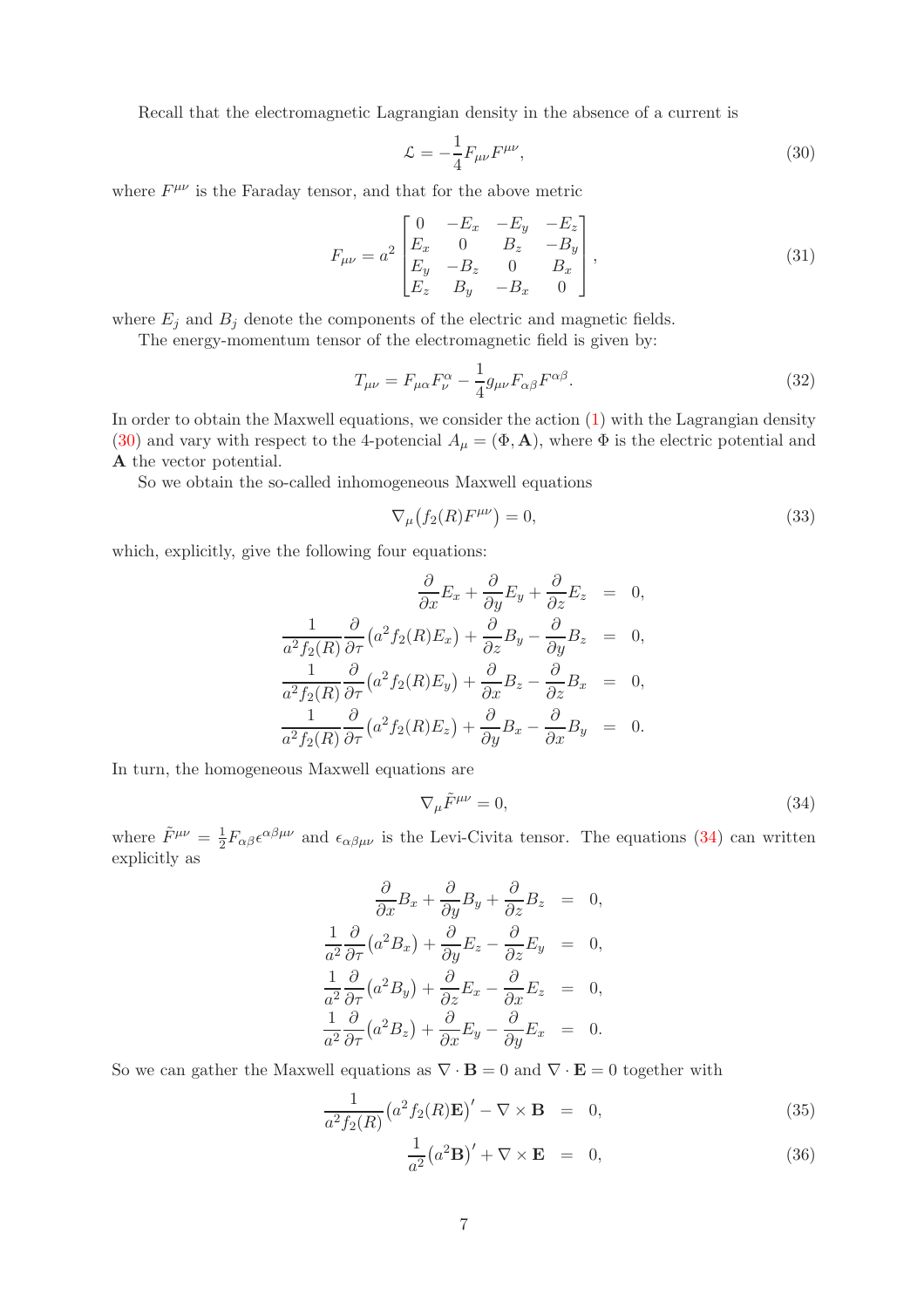where the prime denotes differentiation with respect to conformal time, and the divergence and rotational operators are the usual ones in euclidean space. It is easy to verify that in the minimal coupling regime, i.e. for  $f_2(R) = 1$ , we recover the usual Maxwell equations in GR (see e.g. [\[29\]](#page-11-4)).

Applying the curl to Eq. [\(36\)](#page-6-2) we get

$$
\frac{1}{a^2 f_2(R)} \left( a^2 f_2(R) \nabla \times \mathbf{E} \right)' - \nabla (\nabla \cdot \mathbf{B}) + \nabla^2 \mathbf{B} = 0 \tag{37}
$$

and using the remaining equations we find

$$
(a^{2} f_{2} \mathbf{B})'' + ((\ln f_{2})' a^{2} f_{2} \mathbf{B})' - \nabla^{2} (a^{2} f_{2} \mathbf{B}) = 0.
$$
 (38)

In general, this equation coupled to the modified Friedman equation can be solved numerically. Nevertheless, in order to get an estimate of the solution during inflation we can neglect the middle term (since  $(\ln f_2)' \approx 0$ ) and apply of the Fourier transform. So, defining

$$
\mathbf{F}_k(\tau) = a^2 f_2(R) \int e^{-\mathbf{k} \cdot \mathbf{x}} \mathbf{B} d\mathbf{x}
$$
 (39)

we obtain

$$
\mathbf{F}_k''(\tau) + k^2 \mathbf{F}_k(\tau) = 0,\tag{40}
$$

where  $\mathbf{F}_k$  can be seen as a measure of the magnetic flux associated with the comoving scale  $\lambda \sim k^{-1}$ . We can then write the magnetic field as

$$
\mathbf{B} = \frac{1}{a^2 f_2(R)} \int \mathbf{F}_k(\tau) e^{i\mathbf{k} \cdot \mathbf{x}} d\mathbf{k}.
$$
 (41)

and since the integral is bounded, we get

<span id="page-7-0"></span>
$$
B \propto \frac{1}{a^2 f_2(R)},\tag{42}
$$

where  $B$  is the intensity of the magnetic field.

#### 3.2 Magnetic field during inflation

In this subsection we start by estimating the ratio between the magnetic field intensity at the beginning at the end of inflation when reheating occurs. Then we consider the ratio  $r$  between the magnetic field density and the background radiation density and estimate its value  $r_{RH}$ at the reheating phase. After that, we use the Turner-Widow relation between  $r_{RH}$  and r to estimate the latter. Finally, we compare our estimates with the known r values that are needed in order to comply with the observations. In order to do that we rely on estimates about the amplification of a seed magnetic field resulting from inflation until the present, from the dynamo effect and the compression effect.

We note that we do not compute the specific value for the necessary initial seed magnetic field at the beggining of inflation. Instead we focus on the effect that inflation might have on this seed field, in particular on whether the dillution effect is mild enough in order to comply with the present data.

Let us now focus on the result of Eq.  $(42)$ . The dilution factor of the magnetic field during inflation is given by

$$
\frac{B_e}{B_i} \simeq \left(\frac{a_i}{a_e}\right)^2 \frac{f_2(R_i)}{f_2(R_e)},\tag{43}
$$

where the subindices i and e denote initial and final values, and as  $a_e \sim e^{60} a_i$  we have

$$
\frac{B_e}{B_i} \simeq 10^{-53} \frac{f_2(R_i)}{f_2(R_e)}.\tag{44}
$$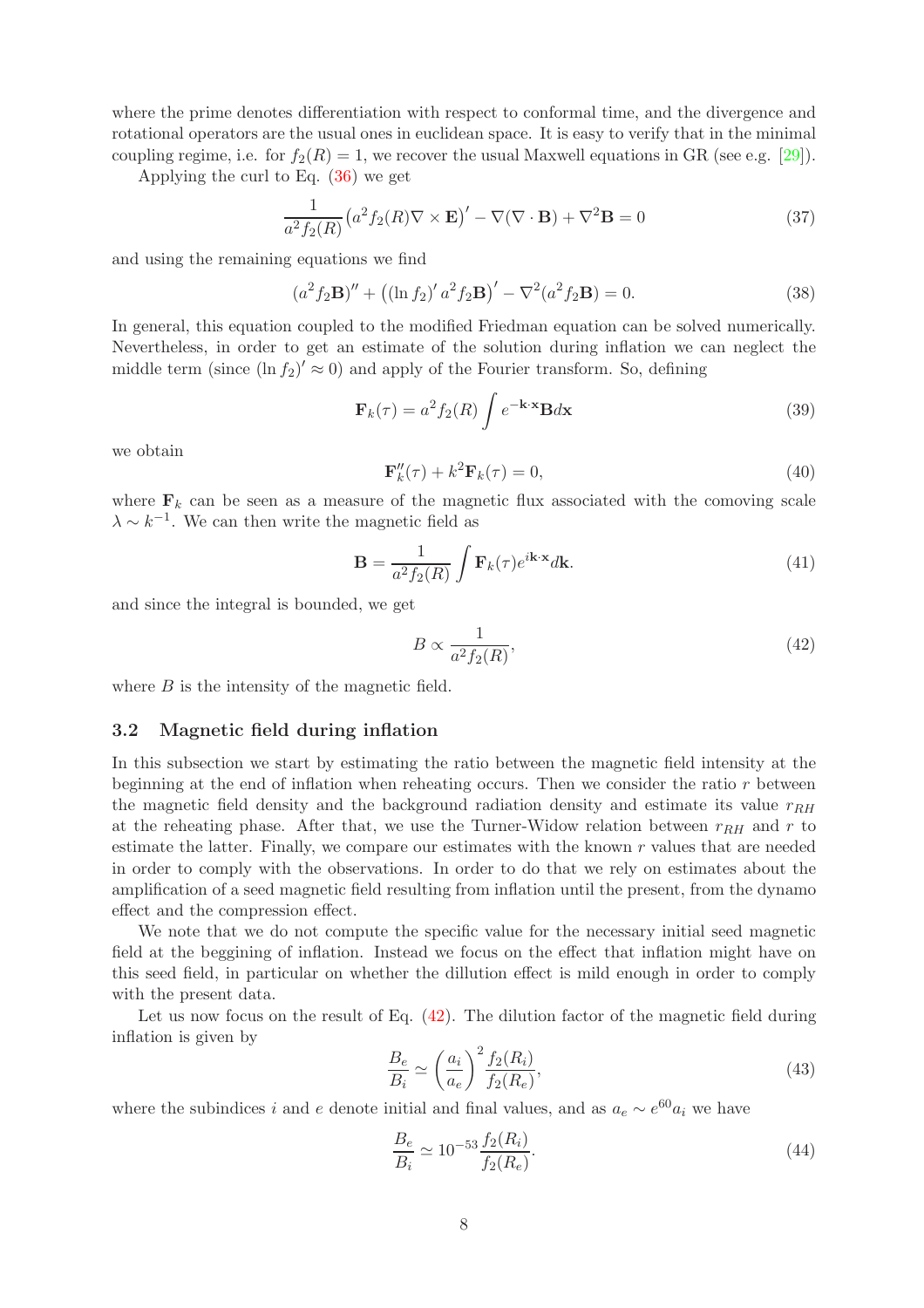Let us assume that  $f_2(R)$  is dominated by the cubic curvature term at the time of reheating (RH) that is:

$$
f_{2_{RH}}(R) \simeq \varsigma R^3,\tag{45}
$$

where  $\varsigma$  is a constant.

We consider now that at the end of inflation the typical energy scale is the one related to the necessary reheating of the universe,

$$
H_{RH} \simeq \frac{\pi}{\sqrt{90}} \frac{T_{RH}^2}{M},\tag{46}
$$

where  $T_{RH}$  is the reheating temperature and  $M = (\sqrt{8\pi G})^{-1}$  is the reduced Planck mass. So, by Eq.  $(24)$ ,

$$
R_{RH} \simeq \frac{2\pi^2}{15} \frac{T_{RH}^4}{M^2}.
$$
\n(47)

Therefore, we can write

$$
\frac{B_{RH}}{B_i} \simeq 10^{-53} \left(\frac{H_I}{H_{RH}}\right)^6,\tag{48}
$$

where  $H_I \simeq \frac{\Delta^2}{M}$  is the expansion rate at inflation and we assume typically that  $\Delta \simeq 10^{-3}M$  so that

$$
\frac{B_{RH}}{B_i} \simeq 10^{-53} \left(\frac{\Delta}{T_{RH}}\right)^{12}.\tag{49}
$$

If we assume that the reheating temperature is between the typical values  $10^{-8}M \leq T_{RH} \leq$  $10^{-4}M$  (see e.g. Ref. [\[29\]](#page-11-4)), we can estimate that

<span id="page-8-0"></span>
$$
10^{-41} \lesssim \frac{B_{RH}}{B_i} \lesssim 10^7,
$$
\n(50)

for magnetic fields coherent over  $1Mpc$  which is the typical length scale due to inflation.

It is usual to consider the quantity

$$
r = \frac{\rho_B}{\rho_\gamma},\tag{51}
$$

for an estimate of the resulting magnetic field, where  $\rho_B = \frac{B^2}{8\pi}$  $\frac{B^2}{8\pi}$  and  $\rho_\gamma = \frac{\pi^2}{15} T^4$ .

At present, for galaxies,  $r = 1$ , hence r as low as  $10^{-34}$  can account for the observed galactic fields if the dynamo amplification mechanism is invoked [\[17\]](#page-10-10). On the hand, with the compression mechanism r can be as low as  $10^{-8}$  to be compatible with observations [\[13\]](#page-10-6).

<span id="page-8-1"></span>Considering now  $\rho_{\gamma_i} = \frac{\pi^2}{15} T_i^4$  and that  $r_i = 10^{\chi}$ , where  $\chi$  is an arbitrary power, then from Eq.  $(50)$  we get

$$
10^{-82+\chi} \lesssim r_{_{RH}} \lesssim 10^{14+\chi}.\tag{52}
$$

To obtain r from  $r_{RH}$  several assumptions must be considered with respect the conductivity of the early universe. A partial analysis can be found in  $[13, 29]$  $[13, 29]$  in terms of the temperature  $T_* = \min\{(T_{RH}\Delta)^{1/2}, (T_{RH}^2M)^{1/3}\},$  below which the universe becomes a good conductor:

<span id="page-8-2"></span>
$$
r \approx \left(\frac{T_*}{M}\right)^{-8/3} r_{\scriptscriptstyle RH}.\tag{53}
$$

Therefore, combining Eqs.  $(52)$  and  $(53)$ , we get:

$$
10^{-68+\chi} \lesssim r \lesssim 10^{28+\chi},\tag{54}
$$

from which we conclude that  $\chi$  can be as low as  $-62$  if the amplification of primordial magnetic fields is performed through the dynamo effect. If, on the other hand, the compression mechanism is invoked then  $\chi \geq -36$ .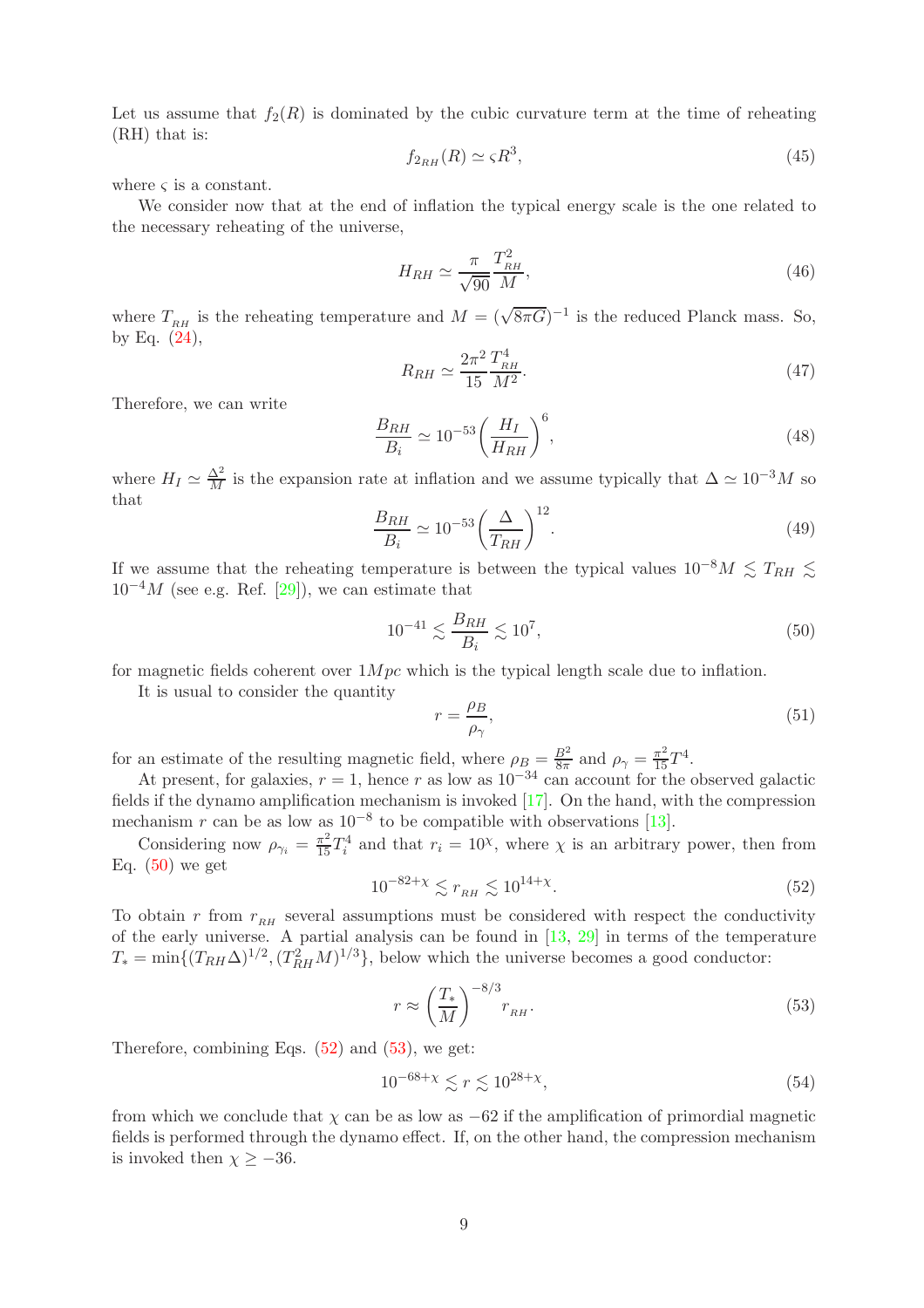# <span id="page-9-6"></span>4 Conclusion

In the typical Big Bang models within General Relativity, primordial magnetic fields get dramatically diluted by the early universe inflationary expansion and cannot not account for the present observations. Alternative theories of gravity with a non-minimal coupling between curvature and matter can break the conformal invariance of Maxwell's equations and may provide a viable mechanism for a sizable magnetic field.

We have then studied the variation of the magnetic field during inflation in the context of a model with non-minimal curvature-matter coupling. These theories include arbitrary functions of the Ricci curvature,  $f_1(R)$  and  $f_2(R)$  in the action. Keeping the closedness to GR and motivated by recent studies [\[41\]](#page-11-16) we have considered  $f_1(R)$  linear and  $f_2(R)$  cubic in R. We have then derived the generalised Maxwell's equations in a flat Robertson-Walker metric and found that the magnetic field evolves as  $B \propto 1/(a^2 f_2(R))$ .

In the inflationary scenario we considered the slow-roll approximation and a reheating phase but we did not specify the scalar field potential, for the sake of generality. We have computed the ratio between the intensity of the magnetic field at the end and at the beginning of inflation. For the typical inflation scales and reheating temperatures, we found that that ratio gives  $10^{-41} \lesssim$  $B_{BH}/B_i \leq 10^7$  at large scales,  $\lambda \sim 1 Mpc$ .

We have then taken the initial density ratio  $r = 10^{\chi}$  between the energy densities associated with the magnetic field and the cosmological radiation fluid. Taking into account the present observations of the magnetic field in galaxies, we concluded that  $\chi \ge -62$  if the amplification of primordial magnetic fields results from the dynamo effect and  $\chi \geq -36$  if the compression mechanism is assumed. Our results suggest that inflation models with low reheating temperatures are required.

This study supports the idea that primordial magnetic fields generated within non-minimal coupling models can be made compatible with observations.

Acknowledgements: FCM thanks support from FCT/Portugal through CAMGSD, IST-ID, project UIDB/04459/2020 and UIDP/04459/2020 as well as CMAT, Univ. Minho, through project UIDB/00013/2020 and UIDP/00013/2020 and FEDER Funds COMPETE.

Data sharing not applicable to this article as no datasets were generated or analysed during the current study.

### <span id="page-9-0"></span>References

- <span id="page-9-1"></span>[1] P.P. Kronberg, Extragalatic magnetic fields, Rep. Prog. Phys. 57 (1994) 325.
- [2] C.D. Bochenek, V. Ravi, K.V. Belov, G. Hallinan, J. Kocz, S.R. Kulkarni et al., A fast radio burst associated with a galactic magnetar, Nature 587 (2020) 59.
- <span id="page-9-2"></span>[3] J.D. Barrow, P.G. Ferreira and J. Silk, Constraints on a primordial magnetic field, Phys. Rev. Lett. 78 (1997) 3610.
- <span id="page-9-3"></span>[4] K. Enqvist, Primordial magnetic fields, International Journal of Modern Physics D 7 (1998) 331.
- <span id="page-9-4"></span>[5] L.M. Widrow, Origin of galactic and extragalactic magnetic fields, Rev. Mod. Phys. 74 (2002) 775.
- <span id="page-9-5"></span>[6] M. Giovannini, The magnetized universe, International Journal of Modern Physics D 13 (2004) 391.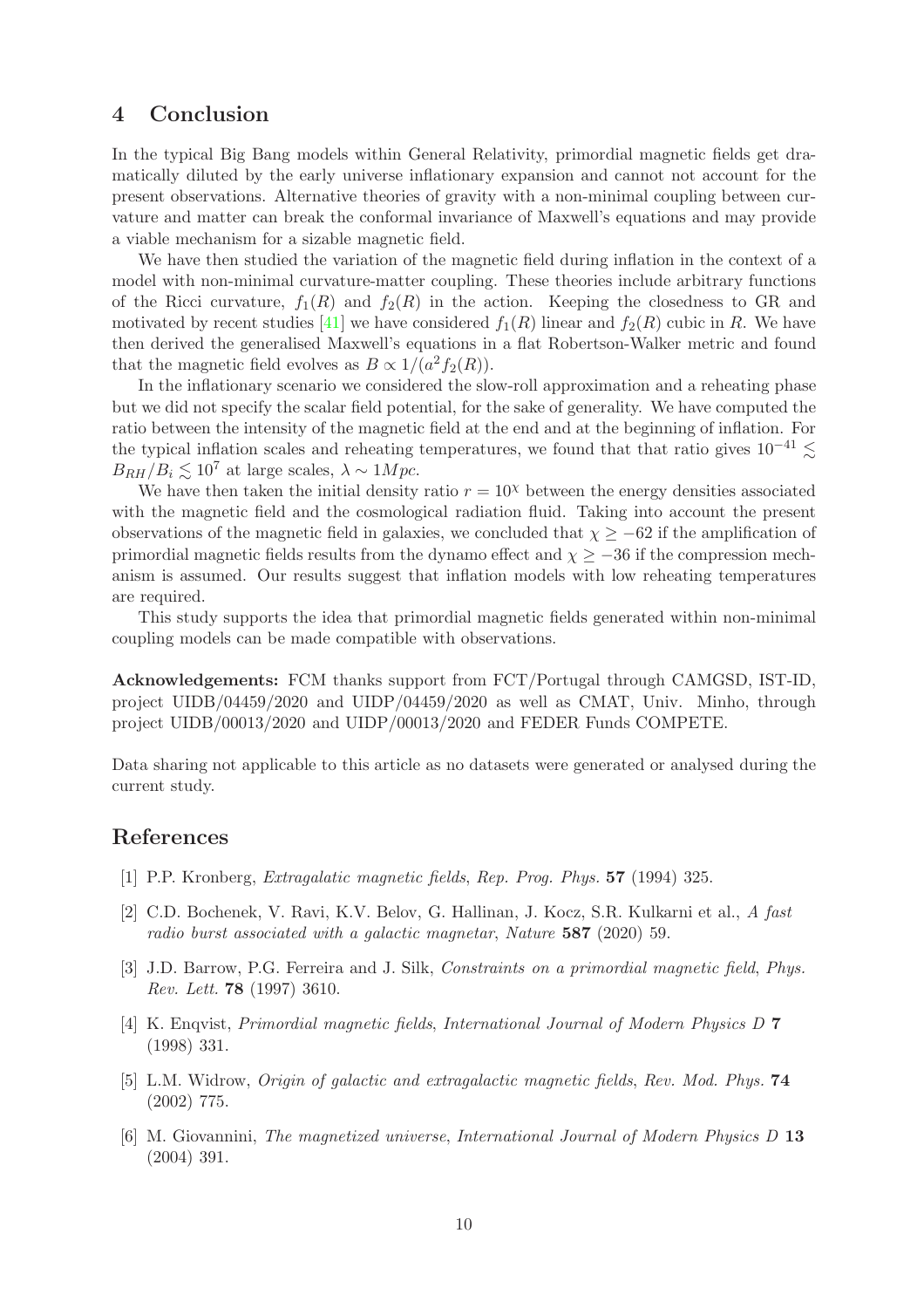- <span id="page-10-1"></span><span id="page-10-0"></span>[7] K. Bamba and J. Yokoyama, Large-scale magnetic fields from dilaton inflation in noncommutative spacetime, Phys. Rev. D 70 (2004) 083508.
- <span id="page-10-2"></span>[8] M. Giovannini, Magnetic fields, strings and cosmology, Lecture Notes in Physics 737 (2006) 863.
- <span id="page-10-3"></span>[9] E.N. Parker, Cosmological Magnetic Fields. Their origin and their activity, Oxford University Press (1979).
- <span id="page-10-4"></span>[10] Y.B. Zeldovich, A.A. Ruzmaikin and D.D. Sokoloff, Magnetic fields in astrophysics, Gordon and Breach, New York (1983) .
- <span id="page-10-5"></span>[11] A.A. Ruzmaikin, A.A. Shukurov and D.D. Sokoloff, Magnetic fields of galaxies, Kluwer, Dordrecht (1988) .
- <span id="page-10-6"></span>[12] K. Ferrière, Interstellar magnetic fields in the galactic center region, Astronomy  $\mathscr B$ Astrophysics 505 (2009) 1183.
- <span id="page-10-7"></span>[13] M.S. Turner and L.M. Widrow, Inflation-produced, large-scale magnetic fields, Phys. Rev. D 37 (1988) 2743.
- <span id="page-10-8"></span>[14] A. Neronov and I. Vovk, Evidence for strong extragalactic magnetic fields from fermi observations of tev blazars, Science 328 (2010) 73.
- [15] F. Tavecchio, G. Ghisellini, L. Foschini, G. Bonnoli, G. Ghirlanda and P. Coppi, The intergalactic magnetic field constrained by fermi/large area telescope observations of the tev blazar 1es 0229+200, Monthly Notices of the Royal Astronomical Society: Letters 406 (2010) L70.
- <span id="page-10-10"></span><span id="page-10-9"></span>[16] C. Caprini and S. Gabici, Gamma-ray observations of blazars and the intergalactic magnetic field spectrum, Phys. Rev. D **91** (2015) 123514.
- <span id="page-10-11"></span>[17] A. Kandus, K.E. Kunze and C.G. Tsagas, Primordial magnetogenesis, Physics Reports 505 (2011) 1.
- [18] R. Durrer and A. Neronov, *Cosmological magnetic fields: their generation, evolution and* observation, The Astronomy and Astrophysics Review 21 (2013) 62.
- <span id="page-10-12"></span>[19] J.D. Barrow, R. Maartens and C.G. Tsagas, *Cosmology with inhomogeneous magnetic* fields, Physics Reports 449 (2007) 131.
- <span id="page-10-13"></span>[20] A. Brandenburg, Y. He, T. Kahniashvili, M. Rheinhardt and J. Schober, Relic gravitational waves from the chiral magnetic effect, Astrophys. J. 911 (2021) 110.
- <span id="page-10-15"></span><span id="page-10-14"></span>[21] K.E. Kunze, Cosmological magnetic fields, Plasma Phys. Control. Fusion 55 (2013) 124026.
- [22] A.A. Starobinsky, A new type of isotropic cosmological models without singularity, Phys. Lett. B **91** (1980) 99.
- <span id="page-10-16"></span>[23] A.H. Guth, Inflationary universe: A possible solution to the horizon and flatness problems, Phys. Rev. D 23 (1981) 347.
- <span id="page-10-17"></span>[24] A. Linde, A new inflationary universe scenario: A possible solution of the horizon, flatness, homogeneity, isotropy and primordial monopole problems, Physics Letters B 108 (1982) 389.